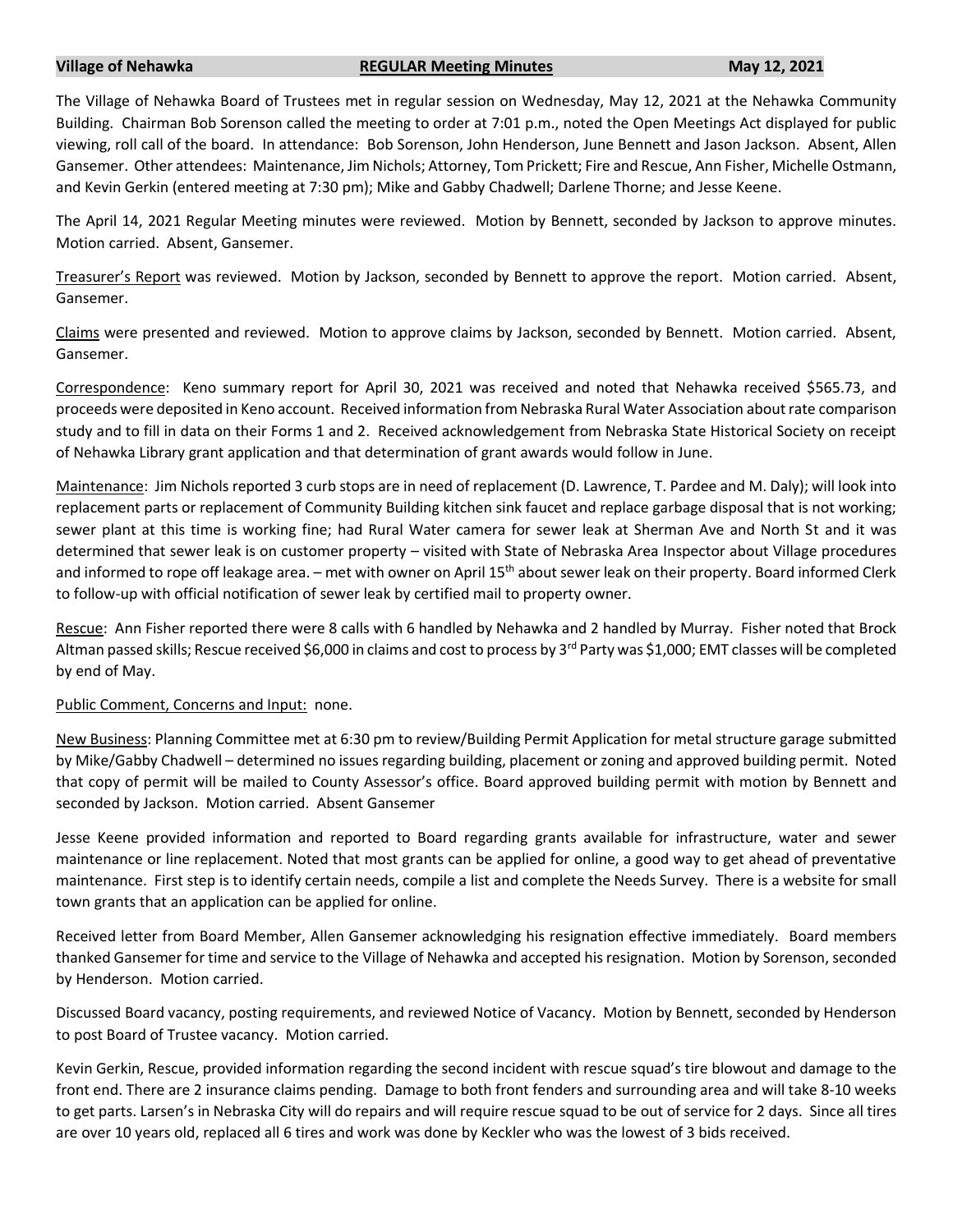Michelle Ostmann, EMT, presented information about the importance of a Zoll E Heart Monitor which can be added as an option for LUCAS device. Discussed the monitor's benefits to patients and help it would provide and that it can send vital information to the hospital during a transport. Quote received from Equipment Sales International of \$1,400 plus S&H. Yearly maintenance fee is \$100. Pads replacement is \$100-\$125. Motion by Sorenson, seconded by Henderson to purchase Zoll E. Motion carried.

Henderson discussed additional items for Street Dance scheduled for July 17th. Street closing by ballfield – Washington Ave between Main St and Oak St. The Community Building will need to be reserved for Methodist Church for lunch and bingo. Will need to apply for liquor license for beer garden. Motion by Jackson, seconded by Sorenson to approve. Bennett Nay. Motion carried.

Discussed items in State Auditor's Report for compliance –Fixed Asset Policy is needed. For insurance / theft purposes, a spreadsheet will need to be drafted to list items and be able to perform an annual inventory. Village owned vehicle as taxable benefit was discussed and noted use of vehicle is an IRS law regarding a fringe benefit if parked and driven from residence. Noted exceptions if listed as utility truck and responds to emergency work, not driven for personal use. Discussed a need to have an employee handbook for procedures in place for truck use, how often responds to emergency call outs – monthly, yearly numbers, maintain daily milage log, issues if new employee does not live in Nehawka. Attorney will check law and report back to board. Board to revisit issue and did not want to just pass a general resolution on truck use. Discussed fuel receipts and usage of Village truck. Noted fuel receipts are filed in office. Board noted that more specific information will need to be listed on monthly report to validate fuel usage. Clerk discussed segregation of duties and noted that being the only office employee it would be difficult to segregate any work procedures. It was noted that there is more transparency in monthly reports to the board; namely, Claims which list vendors and describes purpose for payment; Treasurer's Report which lists beginning and ending balances; all payments received and customer billing are entered in QuickBooks; a receipt book is maintained for cash payments; all checks are properly signed by Clerk and Chairman; meeting minutes are posted at the post office, bank and community building; Federal Taxes are paid quarterly and up to date for 2021; there are 8 unpaid Form 941 Federal Tax remaining which will be paid monthly and the last payment will be January 2022. Clerk explained that water meter readings are listed on a spreadsheet for billing purposes and all payments are entered in QuickBooks in the appropriate Customer account. Discussed self-reporting of water meter readings by board members and employees. It was noted that with the next purchase of readable water meters, all board members will have a readable water meter installed. Discussed the need for a procedure for maintenance when getting the monthly water meter readings. It was noted that when "no reading" is received it creates a billing issue. Board recommendation is that 3 readings would be attempted and then evaluation of meter.

Yard maintenance nuisance issue at 312 North Street was discussed. Large branches piled in driveway, and tall grass un-mowed. Board member volunteered his time and mowed lawn and a week later lawn service mowed and did general cleanup. Will monitor and no action at this time.

Discussed purchase of 10 new readable water meters with installation within the next two weeks. All Board members to have new readable meters installed. Motion by Henderson, seconded by Bennett. Motion carried.

Discussed lighting for billboard at Nehawka Spur and Hwy 34. Solar lights at ground level were hit and damaged by tractor mower. Will relocate solar lighting from ground to top of billboard. Jackson to check on cost to replace.

Old Business: Nehawka Clean up Days were discussed and expressed change to organization of and days included. Looking at some time in the Fall. Matter tabled for additional information.

Renewal of Trash Agreement with Papillion Sanitation was discussed. Compared rates from American Residential Service. Discussed recycling option available through Papillion Sanitation and Cass County sponsored. Papillion Sanitation Agreement is for 60 months with rates firm for the first 36 months and maximum annual price increase of 6% thereafter. Residential curb side service for trash only with pickup once a week for \$16.95/month. 25 Yard enclosed recycling container with on-call service for \$236.00/haul and \$110/ton. Delivery of recycling container to be determined. Papillion Sanitation will provide one 30 Yd open top per year for city cleanup. The first haul and 6 tons of material are at no charge. Additional containers and/or hauls will be billed at \$195.00/haul and \$45/ton disposal. Motion by Henderson, seconded by Bennett to accept Papillion Sanitation Agreement. Motion carried.

Updates were provided for previous action items: Nuisance Report at 224 North St – yard was cleaned up by weekend. Sewer line connection at 501 Lincoln Street – owners were given Application and Permit for Sewer Service to fill out and sewer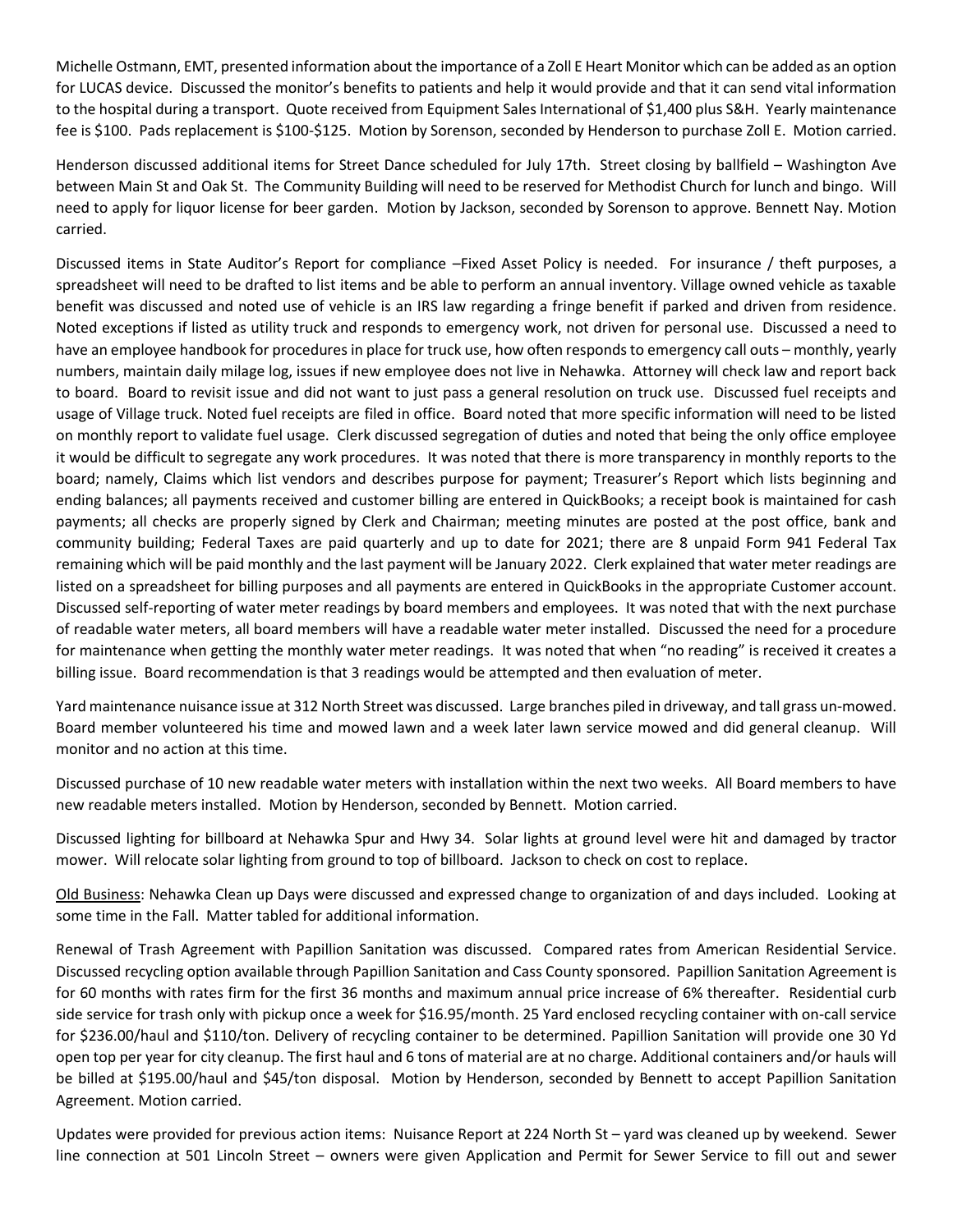connection was completed by May 22<sup>nd</sup>. Installation of 10 new readable water meters installed late April – 8 meters were installed at customers who typically do not provide a monthly water meter reading and 2 meters replaced broken meters.

Clerk informed board that IRS Form(s) 843 were mailed on 4/27/2021 to IRS to abate penalty and interest for Form 941 tax periods 9/30/2015 and 9/30/2016. Each tax period required a Form 843 for penalty and a Form 843 for interest. Noted that there are 8 outstanding Form 941 monthly payments remaining with the last payment to be made January 2022. Current quarters for 2021 are up to date.

Library Roof repair was discussed with contractor, Kevin Gerken. Gerken noted that after his inspection no new plywood would be needed, would put down lifetime shingles, flashing would be installed around chimney, new drip edge, facia is deteriorating, can add metal valley or shingle valley, he will check with insurance company regarding claim submitted and detail roof repair needs. Bid of \$3,557.50 was submitted. Motion by Jackson, seconded by Henderson. Motion carried.

Nebraska State Historical Society Grant for library was submitted on April 30<sup>th</sup>. Grant application asked for roof repair. Grant awards will be announced in mid-June.

Community Building gutter repair was discussed and Jackson would clean out gutters and apply a flex seal spray for repair.

Ballfield pole and lighting were repaired, and no bill has been received to date.

Main Street "No Parking" sign placement was discussed and determined a low priority at this time.

Four water and sewer customer outstanding bills were discussed and determined if payment is not received to send disconnect notice with May statement. Motion by Bennett, seconded by Henderson. Motion carried.

Motion by Bennett, seconded by Jackson to adjourn at 9:20 p.m. Motion carried.

# **CLAIMS – MAY 2021**

| <b>Account</b> | Vendor                                         | <b>Description</b>                                                                                    | <b>Balance</b><br><b>Total</b> |
|----------------|------------------------------------------------|-------------------------------------------------------------------------------------------------------|--------------------------------|
| <b>GENERAL</b> | Jimmy Nichols                                  | Salary - Maintenance                                                                                  | 2,173.51                       |
|                | Patricia Neu                                   | Salary - Clerk/Treasurer                                                                              | 670.23                         |
|                | Patricia Neu-Exp                               | 2 rolls postage stamps/Flash<br>Drive/Nuisance Ltr Certified Mail<br>postage/Snap Quick Clip for Flag | 123.20                         |
|                | <b>Frontier Coop</b>                           | Fuel - maintenance truck                                                                              | 146.65                         |
|                | Future Technologies, now Nextlink<br>Internet  | Village Office Internet service                                                                       | 35.00                          |
|                | Meeske Auto Parts                              | Tractor oil/filter                                                                                    | 23.44                          |
|                | Meeske Hardware Inc.                           | Comm Bldg - (10) Air Fresheners-Toilet<br>Brush W/Caddy                                               | 32.11                          |
|                | NPPD-217 Sherman Ave                           | Electricity - Village Whistle                                                                         | 31.58                          |
|                | NPPD-217 Sherman Ave                           | Electricity - Community Bldg parking<br>lights                                                        | 35.19                          |
|                | NPPD-217 Sherman Ave                           | <b>Electricity - Community Bldg</b>                                                                   | 160.03                         |
|                | NPPD-221 Elm St                                | Electricity - Library                                                                                 | 31.58                          |
|                | NPPD-416 Maple St                              | Electricity - Park Light and Pavilion                                                                 | 31.58                          |
|                | NPPD-Corner of Main & Elm St                   | Electricity - Flagpole Light                                                                          | 31.58                          |
|                | NPPD-Main St & Washington                      | Electricity - Ballfield Lights                                                                        | 68.36                          |
|                | NPPD-Main St & Washington                      | Electricity - Ballfield Concession Stand                                                              | 31.58                          |
|                | NPPD-Streetlights                              | Electricity - Village Streetlights                                                                    | 383.77                         |
|                | <b>Papillion Sanitation</b>                    | Garbage Service                                                                                       | 48.00                          |
|                | Reinsch Slattery Bear Minahan &<br>Prickett PC | <b>Village Attorney</b>                                                                               | 527.00                         |